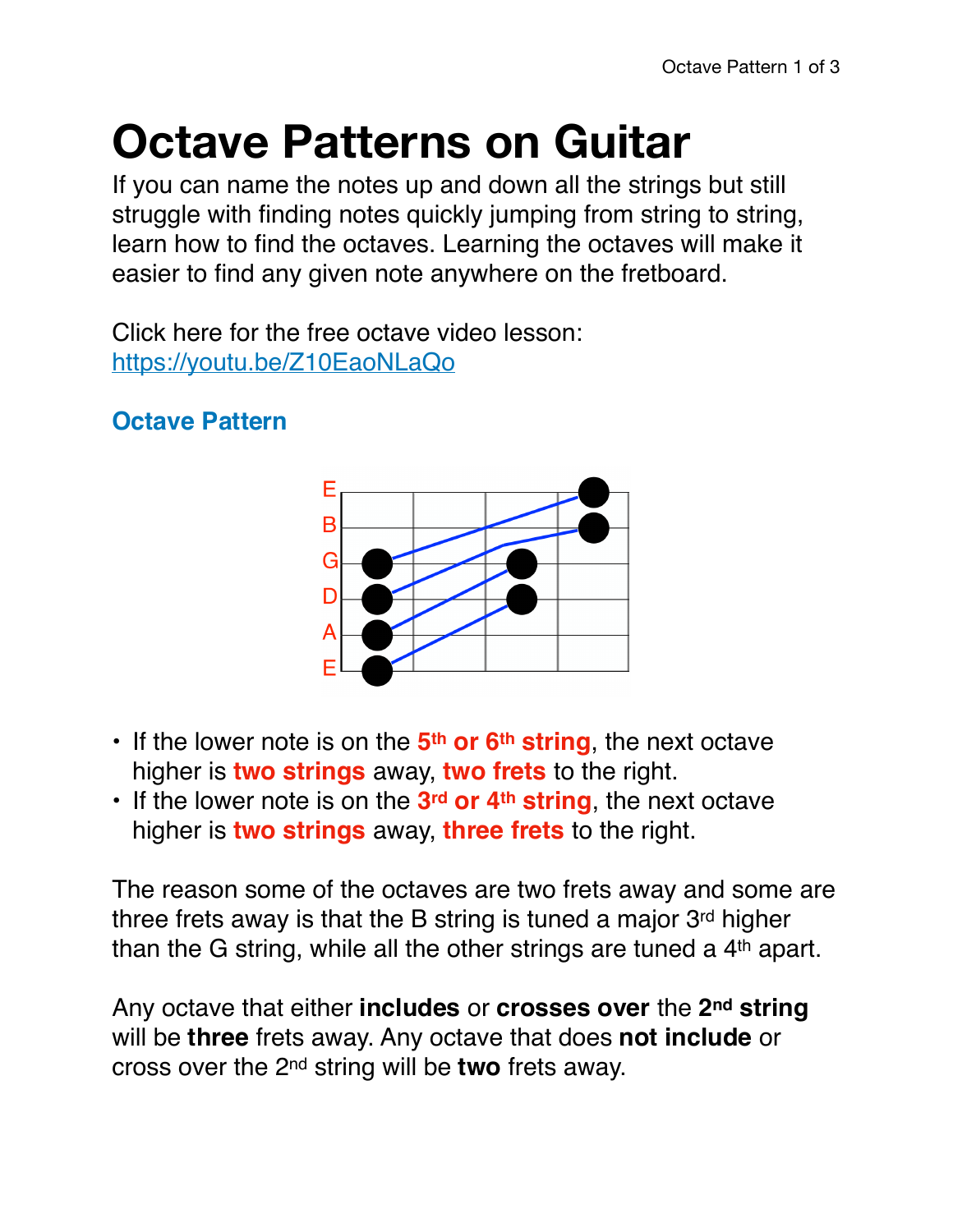## **Octave G Notes**



We can use these octave patterns to map out any note. Let's map out all the G's, starting with the G on the 1st string, 3rd fret.

- There's another G two octaves below on the 6<sup>th</sup> string. We'll consider this vertical line at the 1<sup>st</sup> and 6<sup>th</sup> string to be the start of our octave path.
- From here, the next G an octave higher is two strings away and two frets to the right (4<sup>th</sup> string, fret 5).
- From the  $4<sup>th</sup>$  string G, the next octave up is two strings away and three frets to the right (2nd string, fret 8).
- $\cdot$  From the 2<sup>nd</sup> string, we can't find the next octave two strings away because we're out of strings, so we need find an octave down. This will be **3 strings** away, and **two frets** to the right, placing our next G on the 5th string, fret 10.
- From here, we start climbing octave agains. From the  $5<sup>th</sup>$  string G, the next octave up is two strings away and two frets to the right (3rd string, fret 12).
- From the 3<sup>rd</sup> string G, the next octave higher is two strings away, three frets to the right (1<sup>st</sup> string, fret 15).
- This is an octave higher than our original starting point, and the the path repeats until you run out of fretboard.

Click here for the free octave video lesson: <https://youtu.be/Z10EaoNLaQo>